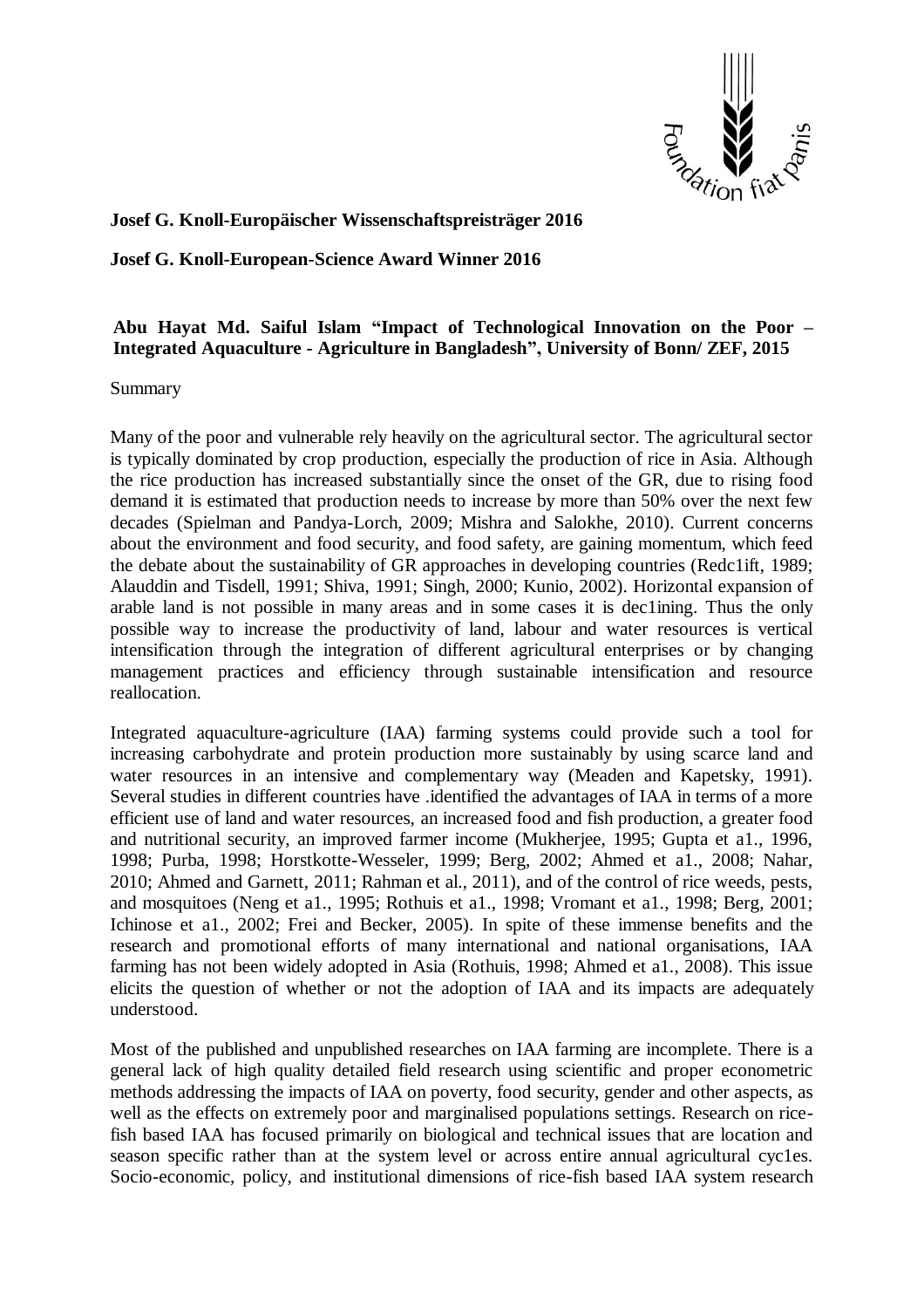are generally lacking (Dey et a1., 2013). Thus there is a need to systematically examine these issues before a widespread diffusion of IAA farming into other areas of the world, inc1uding Bangladesh. Doss (2006; 208) mentioned that technology adoption studies did not fully consider "[t]he issues of how institutional and policy environments affect the adoption of new technologies and how the dynamic patterns of adoption affect the distribution of wealth and income". Given this backdrop, this study attempted to fill research gaps by using more sophisticated analytical approaches based on an integrated value chain conceptual framework and panel data under a broader range of geographical and institutional conditions in marginalised and extreme poor indigenous community settings in Bangladesh. Thus it is expected that the study will facilitate the ability of policy-makers and international development organisations to make more nuanced decisions about the optimal entry point for addressing rural poverty, food and nutrition security and assessing approaches to rural development as well as their effectiveness in reducing rural poverty and improving food and nutrition security in Bangladesh. The study examined causality among factors that affect IAA value chain participation and its impacts in terms of welfare and the environment. Externalities of system changes were explicitly modelled (i.e. welfare benefits, environmental benefits or costs). Specifically, the study sought to answer the following research questions:

- 1. Is participation in IAA value chains a profitable option and how can overall performance be improved?
- 2. What are the factors affecting the decision of whether or not to participate in IAA value chains and how do these factors differ among the participator categories?
- 3. How do IAA value chain participation dynamics affect the welfare of the marginalized rural poor?
- 4. How do farmers perceive the environmental effects of rice-fish based IAA diffusion relative to rice monoculture and the factors determining such perceptions?

The study used household-level three-wave panel data and cross-sectional survey data from indigenous households in the plains of northern and north-western Bangladesh. The study area included three districts (10 sub-districts) in the north and two districts (four sub-districts) in the northwest. Most of the study area is near the border and rural, where normally the indigenous people of Bangladesh reside. Among the three wave panel survey, the first and second survey rounds were conducted in 2007 and 2009 respectively under the supervision of WorldFish (WF) Bangladesh researchers. The third survey round (re-visited) was conducted from July 2011 to January 2012 by the author himself with the assistance of trained enumerators. The study sites were deliberately sampled from the Adivasi Fisheries Project  $(AFP)$  sites.<sup>1</sup> A multistage sampling procedure was applied for the survey effort. At the beginning of the AFP in 2007, WF conducted a census of 5337 Adivasi households across five districts in northern and north-western Bangladesh. Out of the total sample, 3594 extremely poor households (based on wealth ranking) were selected from 120 communities for intervention (treatment) by the project. A total of seven suitable livelihood intervention options within the IAA value chain were disseminated among the selected households according to their resource base, and social and economic characteristics such as income, land holding size, and food security status. Among the selected households, those that were relatively wealthier and that own or have access to suitable assets for fish culture (Le. ponds, rice fields,

 $\overline{a}$ 

 $1$  The project was implemented by WorldFish and its partner organizations from 2007 until 2009 to increase food security and dietary nutrition by diversifying livelihood options among resource-poor, marginalized Adivasi (indigenous) communities (see Pant et al, 2014),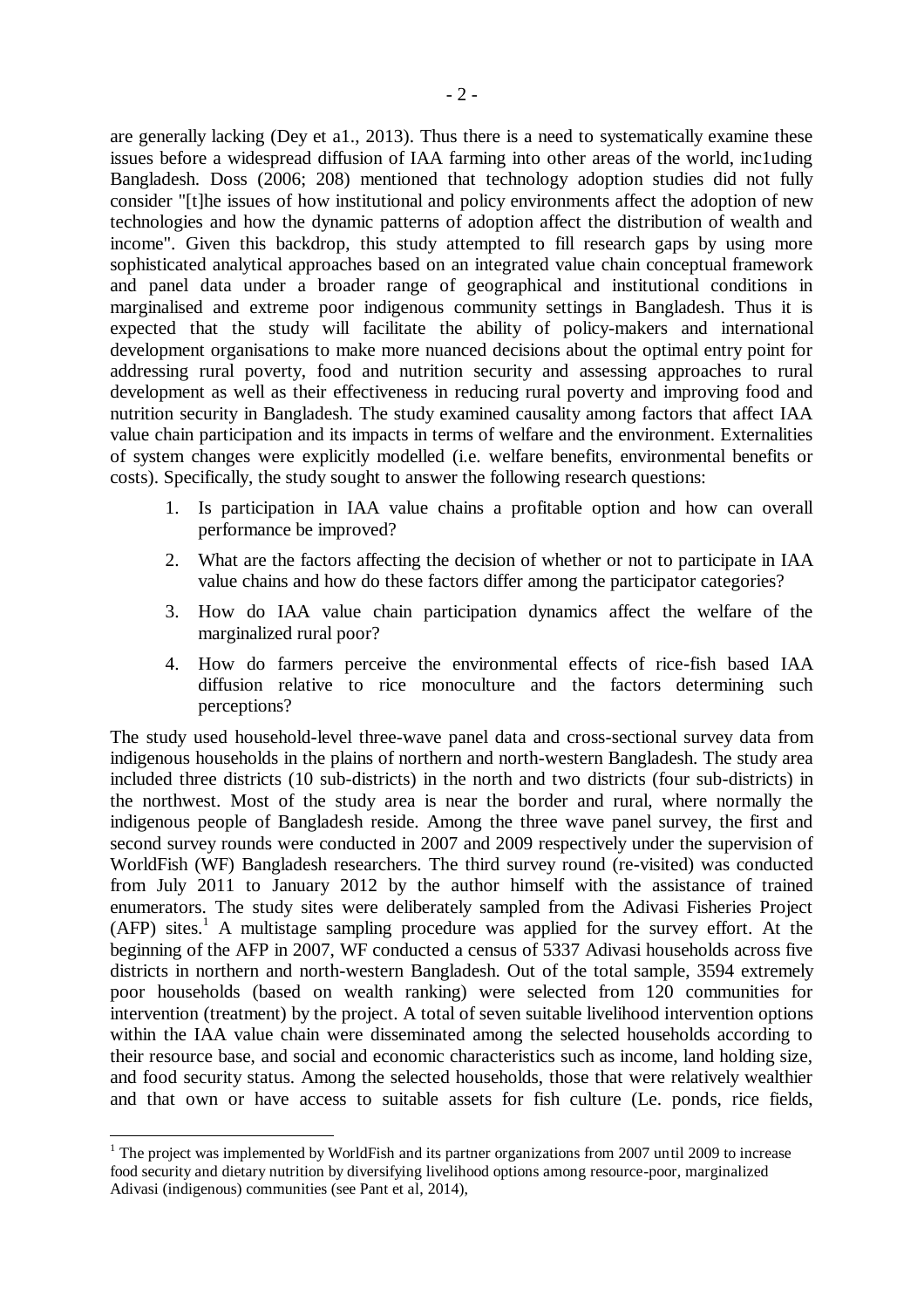community aquatic resources) were engaged in IAA production related value chain interventions. The relatively poorer households, such' as those that were landless or that lacked significant physical or economic resources, were selected for inclusion within upstream and downstream IAA value chain activities such as fingerling or fish traders and fishermen (netting). Entire sample households received technical training through a 'farmer field school' (FFS) and initial financial support (AFP, 2010; Pant et al., 2014).

To assess the nature and extent of changes resulting from the IAA value chain participation; WF Bangladesh conducted a random survey with 510 of the participating households and 147 non-participating households (control) in 2007 (first round of survey) and a follow-up survey (the second round of survey) with the same households in 2009 to monitor impacts at the household level. The author revisited the same households in 2012 (the third round) and surveyed a sub set of 450 participating households and 121 non- participating households. In addition to the questions asked in the first two survey rounds, in the third round, the author included detailed questions on production, revenues, and perceptions of the social and environmental impacts of rice-fish based IAA and rice monoculture systems. The sample for the third survey round included an additional 133 nonindigenous rice monoculture farmers. Table 1 describes the sample and dynamics over time. Based on data from the third survey round, it is evident that the IAA value chain participating households split-up into two groups, those that continued participation in IAA value chain activities (234 households) and those that had abandoned participation in IAA value chain activities (216 households). This reflects the dynamics of IAA value chain participation. In this study we explored the factors that determine participation dynamics and welfare impacts. This appears to be the first analysis of long-term panel data on IAA systems that considers all value chain actors. Between the first and second survey round there was no sample attrition, but between the second and third round there was some sample attrition, which is normal for long-term panel surveys. The sample attrition in the third survey round was 13.1 %. We tested for attrition bias and found that it was random. Due to migration, death, and regular absence from home, some sample households from the· first and second survey round could not be included in the third survey round.

| Survey<br>round | Year | IAA value<br>chain non-<br>partici-<br>pators | IAA value<br>chain<br>partici-<br>pators | IAA value<br>chain dis-<br>partici-<br>pators | Total | Attrition<br>(% ) | Additional<br>sample |
|-----------------|------|-----------------------------------------------|------------------------------------------|-----------------------------------------------|-------|-------------------|----------------------|
| 1st Wave        | 2007 | $\sqrt{47}$                                   | 510                                      |                                               | 657   |                   |                      |
| 2nd Wave        | 2009 | 148                                           | 509                                      |                                               | 657   |                   |                      |
| 3rd Wave        | 2012 | 121                                           | 234                                      | 216                                           | 571   | 13.09             | 133                  |

Table 1 Sample size of the panel survey of IAA participator and non-participator

Financial performance of the value chain actors was measured using a gross margin analysis. Partial budget analyses were conducted for two rice production systems; a conventional system based on GR strategies (monoculture model) and a system based on diversification through aquaculture (integrated farm model). We applied a SWOT analysis to better understand relevant issues including policy and institutional level strengths, weakness, opportunities and threats that can affect future strategy building regarding rice-fish technology adoption and diffusion. The findings indicate that integrated rice-fish systems offer considerable potential for increasing overall agricultural productivity and farm incomes in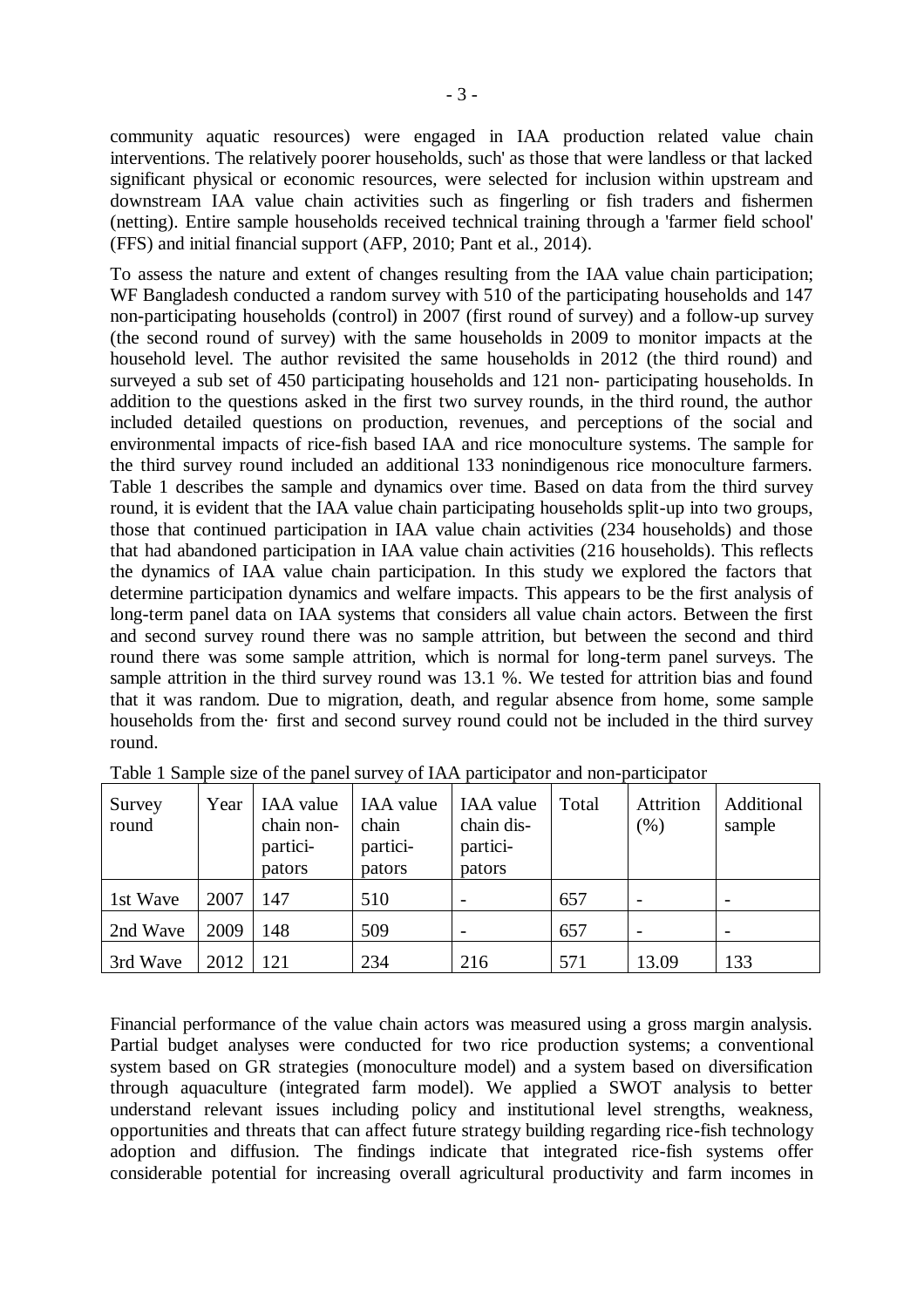Bangladesh. The results also show that there are opportunities for extreme1y poor and landless households to participate in the rice-fish based IAA value chains in a profitable manner. The findings demonstrate that rice-fish based IAA can create profitable business opportunities along the value-chain and employment opportunities for women, especially in production related activities. The partial budgeting analysis results corroborated that rice-fish based IAA systems offer an economically competitive alternative to rice-monoculture in Bangladesh. As a technologically innovative agricultural approach, integrated rice-fish production faces a number of significant challenges such as a lack of government support and high start-up costs in terms of land, labour, fingerlings, feed, and the required modifications to existing rice production that hinder 'pro-poor' adoption and diffusion. In the short ron, upstream and downstream rice-fish value chain actors have fewer entry barriers; in the long run, despite high initial costs of rice-fish production the benefits can be significantly higher for poor farmers.

Technology adoption is a dynamic process, but the underlying dynamics have seldom been studied using empirical approaches. In contrast, we examined IAA value chain participation dynamics and the factors that distinguish among non-participators, continuous participators, and those who begin but later discontinue participation (dis-participators) using different panel estimation methods (e.g. multinomial logit, random effects (RE), and correlated random effects logit regression analyses) to control for omitted variables and endogenous regressors that very often are not possible to identity or may be ambiguous from cross-sectional studies. The factors that influence both the IAA value chain participation and the subsequent abandonment have rarely been addressed in technology adoption literature. initially we used the panel data to expand the typical comparison of 'participators' / 'adopters' and 'nonparticipators' / 'non-adopters' to a more nuanced multinomial logit analysis of 'nonparticipators,' 'participators,' and 'dis-participators.' The multinomial logit model, as specified, also partially addresses the endogeneity issue by using explanatory variables from the baseline to describe the IAA value chain participation process from the baseline until the current period (2007-2012). The results revealed significant differences among participator categories (continuous participators and dis-participators) and non-participators, but few differences between 'participators' and 'dis-participators'. We then used the panel data to estimate three random effect (RE) logit models (i.e. RE logit, lagged RE logit and correlated random effects logit models) that control for fixed and random omitted variables and endogenous regressors. The results are consistent with determinants cited in the literature; more educated and larger households with better access to extension services and market information that participate in community-based organisations (CBO) are more likely to participate and continue participating in IAA value chain activities. Importantly, farm size and farm income did not appear to be positive significant determinants of IAA value chain participation, suggesting that IAA value chain activities are appropriate for resource-poor households. The results also indicate that distinct factors were associated with continuous participation and dis-participation in IAA value 'chain activities, especially for actors involved in upstream and downstream' value chain activities. Important determinants of dis-participation were the age of household heads, the number of assets, the farm size, the fisheries income, and non-farm income. The probability of participating in IAA value chain activities increases significantly with education, and together with greater CBO membership and access to extension services and market information that confirm the broader positive effects of technical knowledge and human capital development on value chain participation.

Welfare impacts of IAA participation dynamics were estimated through different specifications (e.g. POLS, RE, FE, Heckit and Control function approaches) under different assumptions to control for unobserved heterogeneity and endogenous selection of IAA value chain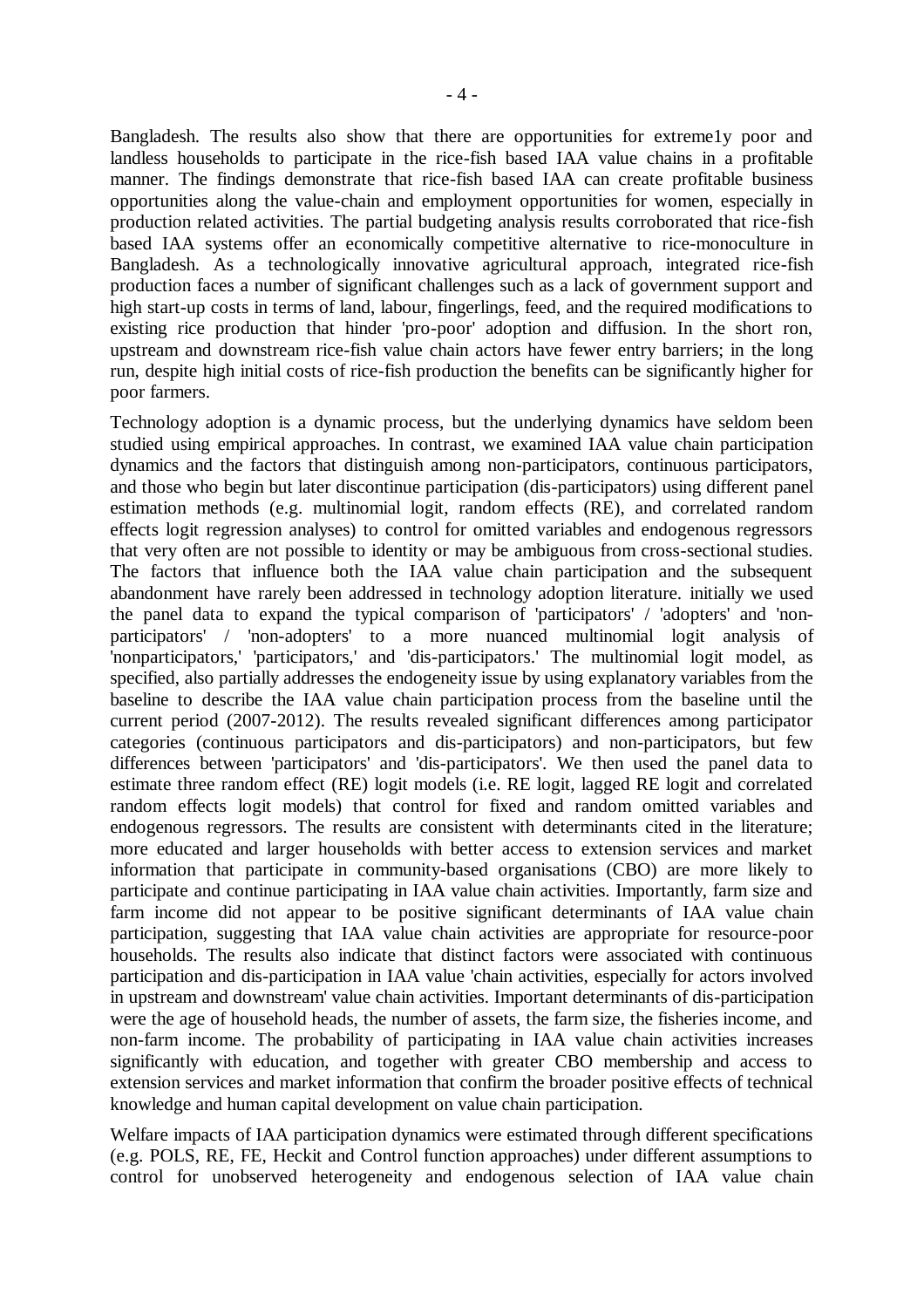participation dynamics. Beginning with a naive pooled ordinary least squares (POLS) estimation that assumes that participation and dis-participation in IAA value chains are exogenous, we further controlled for unobserved heterogeneity and endogenous selection. The results validated as well as added to the current understanding of technology adoption. Additionally, we applied fixed effect (FE) specifications to sample households disaggregated by production related actors (that participated in production related IAA value chain activities that require land) and the non-production value chain actors (extremely poor households, most of which do not have access to land), to explore the distribution of IAA value chain participation benefits among all IAA value chain actors. The results of the impact analyses of the IAA value chain participation dynamics are robust across specifications, thereby justifying concerns about unobserved heterogeneity and endogenous selection with respect to IAA value chain participation. There is consistent evidence of a positive relationship between IAA value chain participation and household income and the consumption frequency of important food items such as fish and pulse. The results also indicate that these positive income effects increased over time and that IAA value chain participation benefits were comparatively higher for the relatively wealthier households that participated in production related value chain activities. Considering participation dynamics, abandonment of IAA value chain participation (dis-participation) negatively impacts household income, which suggests that the decision to discontinue IAA participation is not based on the economic superiority of alternative options, but rather may be due to other IAA value chain participation barriers.

I investigated the comparative impacts of integrated rice-fish systems and rice monoculture systems on socio-environmental variables by exploring farm level environmental input use and farmer perceptions, and conducting an extensive literature review. To date there do not appear to have been any attempts to examine the socio-environmental performance of integrated ricefish production relative to rice monoculture based on farmer perceptions. The results suggest that rice-fish based IAA is a sustainable alternative to rice monoculture. Although farmers were well aware of the more negative socio-environmental impacts of rice monoculture compared to rice-fish based IAA systems, their perceptions were limited to visible impacts such as the incidence of disease and crop pests, changes in soil structure, the relative quantities of beneficial organisms, soil fertility, fish harvests, etc. We also examined the factors that influence farmer perceptions about the socio-environmental impacts of rice monoculture using a Tobit and PSM approach. The Tobit results show that ethnicity (indigenous or nonindigenous), off-farm income, AFP participation, adoption of integrated rice-fish production, and infrastructure access were the most significant determinants of socio-environmental impacts perceptions. The PSM results further supported the robustness of integrated rice-fish system adoption as a major determinant of farmer awareness of the adverse socioenvironmental impacts of rice monoculture. Thus promotion of integrated rice-fish systems, development of better infrastructure, and relevant education through FFS approaches would be expected to enhance socio-environmental awareness and may help reduce the use of environmental hazardous inputs as well as it may improve the adoption rates of integrated ricefish systems.

Although this study is the first of its kind with respect to consideration of several aspects of technology adoption and its impacts, there are several issues (outline in the future research scope section in the dissertation) which were not considered or were beyond the scope of this research and should be addressed by future research efforts. Overall the results of the study indicate the need to pay broader attention to IAA. Although the results generally reveal that the gains from IAA value chain participation are substantial, many smallholders are unable to participate or cannot sustain participation due to various factors that were also identified in this study. Thus policy and institutional interventions are necessary to stimulate the adoption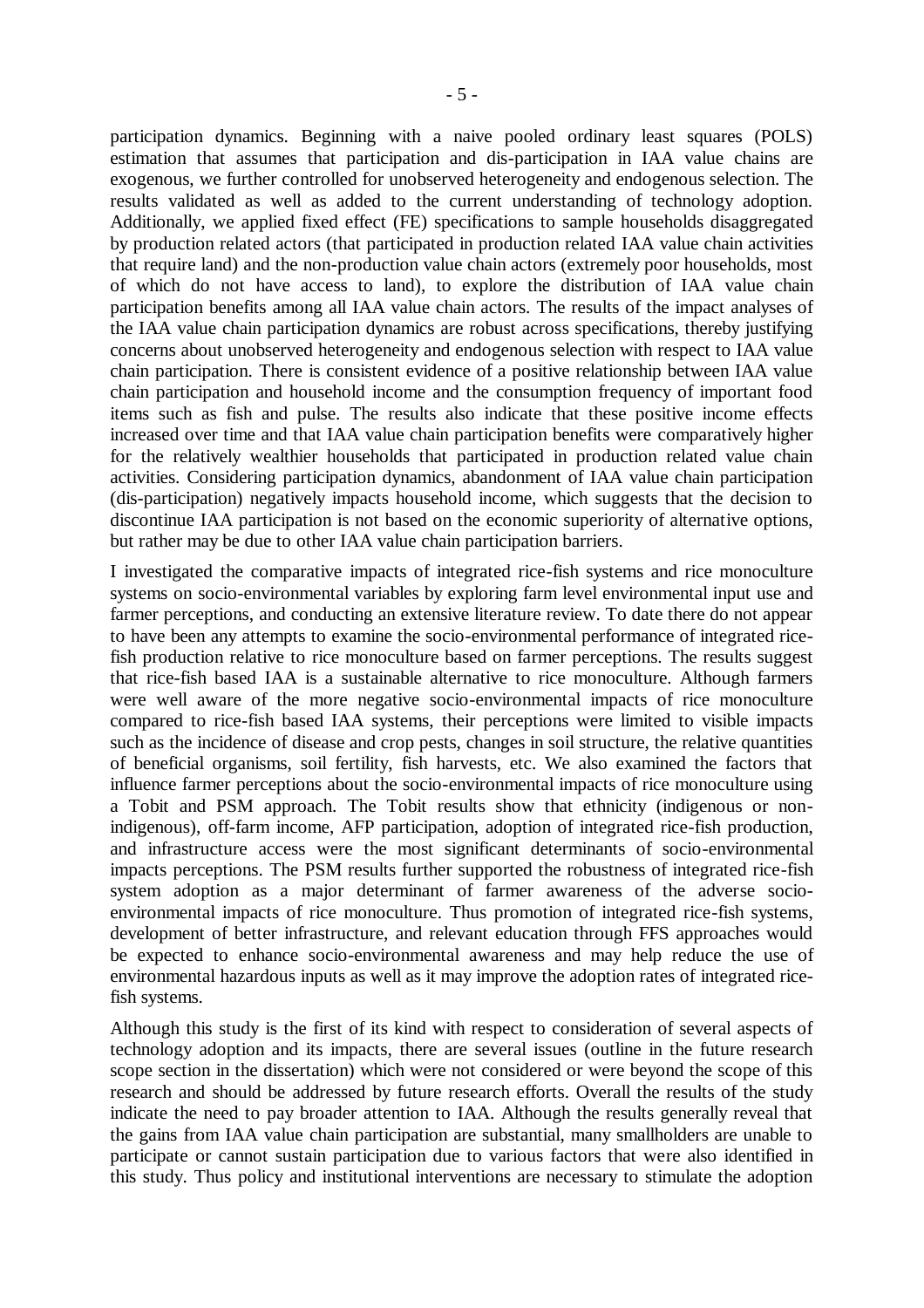and diffusion of IAA among poor smallholders as a means of improving nutrition, incomes, ·and ameliorating poverty.

References

- AFP (Adivasi Fisheries Project) (2010). Fisheries and Aquaculture Enterprise Development for Adivasi (Tribai) Communities in the Northem and Northwestem Regions of Bangladesh. The European Union's Food Security Programme for Bangladesh. WorldFish Center
- Bangladesh and South Asia office, Dhaka, Bangladesh. Ahmed, N., and Gamett, S. T. (2011). Integrated rice-fish farming in Bangladesh: meeting the challenges of food security. Food Security, 3(1),81-92.
- Ahmed, N., Demaine, H., and Muir, J. F. (2008). Freshwater prawn farming in Bangladesh: history, present status and future prospects. Aquaculture Research, 39(8), 806-819.
- Alauddin, M., Tisdell, C. (1991). The "Green Revolution" and economic development: the process and its impact in Bangladesh, London: Macmillan Press Ltd.
- Berg, H. (2001). Pesticide use in rice and rice-fish farms in the Mekong Delta, Vietnam. Crop Protection, 20(10),897-905.
- Berg, H. (2002). Rice monoculture and integrated rice-fish farming in the Mekong Delta, Vietnam--economic and ecological considerations. Ecological Economics, 41(1), 95107.
- Dey, M.M., Spielman, D.J., Haque, A.B.M M., Rahman, M.S., and Valmonte-Santos, R. (2013). Change and Diversity in Smallholder Rice--fish Systems: Recent Evidence and Policy Lessons from Bangladesh. Food Policy, 43, 108-:-117. '
- Doss, C. R. (2006). Analyzing technology adoption using microstudies: limitations, challenges, and opportunities for improvement. Agricultural Economics, 34(3), 207-219. Frei, M., and Becker, K. (2005). Integrated rice-fish production and methane emission under greenhouse conditions. Agriculture, ecosystems and environment, 107(1), 51-56.
- Gupta, M.V., Rahman, M.A., Mazid, M.A., and Sollows, J.D. (1996). Integrated agriculture aquaculture: A way for food security for small farmers and better resource management and environment. In: Heidhues, F. and Fadani, A. (eds.), Food Security and Innovations Successes and Lessons Learned. Peter Lang, Frankfurt. 165-175.
- Gupta, M.V., Sollows, J.D., Mazid, M.A., Rahman, A., Hussain, M.G., and Dey, M.M. (1998). Integrating Aquaculture with Rice Farming in Bangladesh: Feasibility and Economic Viability, Its Adoption and Impact (ICLARM Technical Report 55). ICLARM, Penang, Malaysia.
- Horstkotte-Wesseler, G. (1999). Socioeconomics 0/Rice-aquaculture and IPM in the Philippines: Synergies, Potential, and Problems. ICLARM Tech. Rep. 57,225 p. http://books.irrLorg/9718020047 content.pdf.
- Ichinose, K., Tochihara, M., Wada, T., Suguiura, N., and Yusa, Y. (2002). Influence of common carp on apple snail in a rice field evaluated by a predator-prey logistic model International Journal 0/Pest Management, 48(2), 133-138.
- Kunio, T. (2002). Views on food production: towards a new green revolution. Paper prepared for presentation at the 13th International Farm Management Congress, Wageningen, The Netherlands, July 7-12, 2002.

http://ageconsearch.umn.edufbitstream/6987/2/cp02ts01.pdf(accessed on 04.02.2012).

- Meaden, G. J. and Kapetsky, J. M. (1991). Geographical information systems and remote sensing in inland fisheries and aquaculture: F AO Fisheries Technical Paper 318, Food and Agricultural Organisation, Rome, ltaly.
- Mishra, A. and Salokhe, V. (2010). The effects of planting pattern and water regime on root morphology, physiology and grain yield of rice. Journal 0/Agronomy and Crop Science, 196(5),368-378.